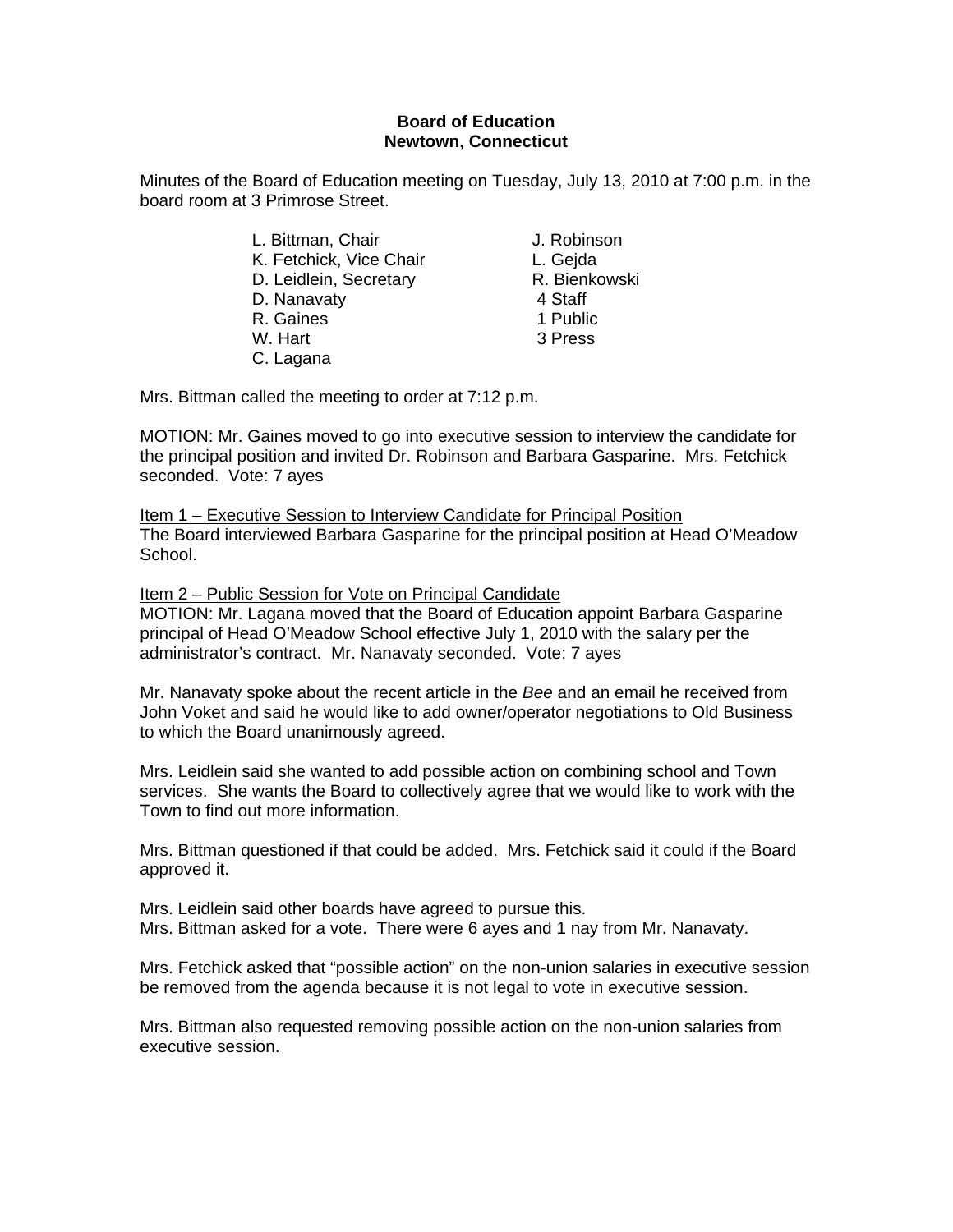### Item 3 – Consent Agenda

MOTION: Mr. Nanavaty moved to approved the consent agenda which included the minutes of June 15, 2010, the donation of a professional make-up mirror from Mike Nieman to Newtown High School, the donation of a vestibular swing from Mr. and Mrs. David Barbour to Hawley School for use in the occupational therapy department, the resignation for retirement of William Bircher, principal of Head O'Meadow School, the resignation of Jennifer Huettner, teacher at Newtown High School, the resignation of John Harned, teacher at Newtown High School, and the resignation of Catherine Lent, teacher at Head O'Meadow School. Mr. Gaines seconded. Vote: 7 ayes

Item 4 – Public Participation – None

### Item 5 – Reports

Correspondence:

Mrs. Leidlein said the Board received correspondence from Elizabeth Alexander regarding the start times for our schools and Chris Lyddy regarding legislation that will allow local boards of education to establish a contingency fund.

# Chair Report:

Mrs. Bittman had been away so there was no formal report. She did read the letter from Chris Lyddy regarding the legislation Mrs. Leidlein mentioned.

Mrs. Leidlein said there was also a letter from Kevin Cragin congratulating Mr. Dumais on rectifying the behavior at the high school graduation ceremony. There was also a letter of thanks from retiree Linda Giordano.

Mr. Nanavaty asked Mrs. Bittman to send a letter to Jeff Capeci with a copy to John Kortze regarding the state ordinance on a contingency fund. It would be worthwhile for Newtown to wait and use the state statute. It refers to the Board of Finance but the statute is for the fiscal authority which is the Legislative Council.

Mrs. Bittman said she would do so.

# Superintendent's Report:

Dr. Robinson spoke about the number of staff positions that were removed from the budget. We eliminated 7 full-time and 2 part-time teachers which included a middle school Spanish, a music and project adventure/PE at Reed, a grade 1 at Hawley, a grade 2 and .5 kindergarten at Sandy Hook, a grade 1 and 2 at Head O'Meadow and a .24 special education teacher at St. Rose School. There were 3 full-time non-certified positions eliminated which were the director of transportation, accounting supervisor and technology specialist. There was 320 educational assistant hours eliminated. Two administrators and 13 teachers retired. One administrator and 14 teachers resigned. We have been able to place some teachers in these positions.

Mrs. Fetchick asked which were lost to enrollment or budget cuts.

Dr. Robinson said the person in the tech position chose to leave early. The certified staff at Hawley, Sandy Hook and Head O'Meadow were enrollment driven. We had to add a kindergarten teacher at Head O'Meadow due to increased enrollment.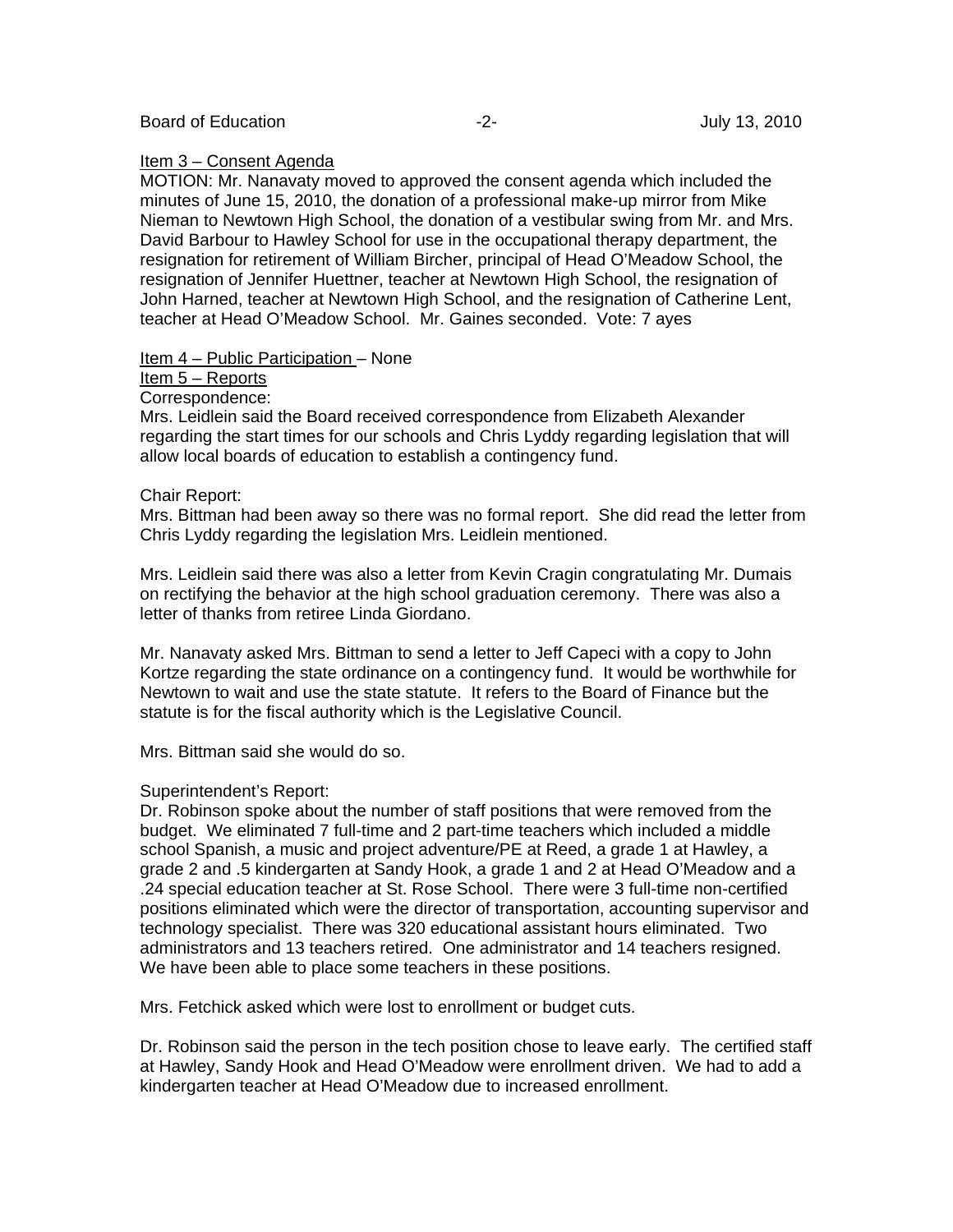Board of Education **-3-** Figure -3- Figure -3- Figure -3- July 13, 2010

Mr. Nanavaty asked if we didn't have the retirements and resignations would we have had to terminate all of them.

Dr. Robinson said not all but there would have been a number of them.

Mr. Hart asked how many EAs were impacted by the 320 hours.

Dr. Robinson said quite a few lost their jobs and that almost all are Newtown residents. Mr. Hart asked how we were filling the specialist positions.

Dr. Robinson said we have hired a Latin teacher but we have lost several people to higher paying districts.

Mrs. Bittman verified that the EAs were all regular education and not special ed. Dr. Robinson said that was correct.

Dr. Robinson said there is a retreat for administrators July 27 and 28 focusing on the development of strong teams related to our strategic plan. She and Dr. Gejda had two days of training in the Tri-state Consortium. Our new principals will also go through training. The Tri-state Consortium works with high achieving schools. We will be focusing on performance indicators which are a link between the strategic plan and the NEASC visit. It will help us in our process to move the district forward. They will visit us the following year.

Mrs. Fetchick asked if there were any other local school districts that were members. Dr. Robinson said Wilton, Weston, Darien, New Canaan and Region 9 were members. There are a total of 44 districts.

Dr. Robinson stated that the CMT scores would be released this Thursday at 11 A.M. and the CAPT scores on Friday at 11 A.M.

Dr. Robinson said that Bill Bircher has chosen to retire. He has been here since 1984 and in education for nearly 40 years. He became principal of Middle Gate School in 1984 and principal of Head O'Meadow in 1996. We hope he enjoys his retirement.

Mrs. Fetchick said she has received calls on the early dismissal day and asked Dr. Robinson to send a note home with the reasons why we were doing this.

Dr. Robinson said she was going to send an email to all parents. The second reminder will go in the school newsletters.

#### Policy Committee:

Mrs. Fetchick said they are only meeting once a month over the summer. Agendas are posted on our website and the Town's website.

# Facilities Committee:

Mr. Hart said they met with the CIP subcommittee and will put together a recommendation of projects to the Board. The list needs to be to the Board of Finance on August 26.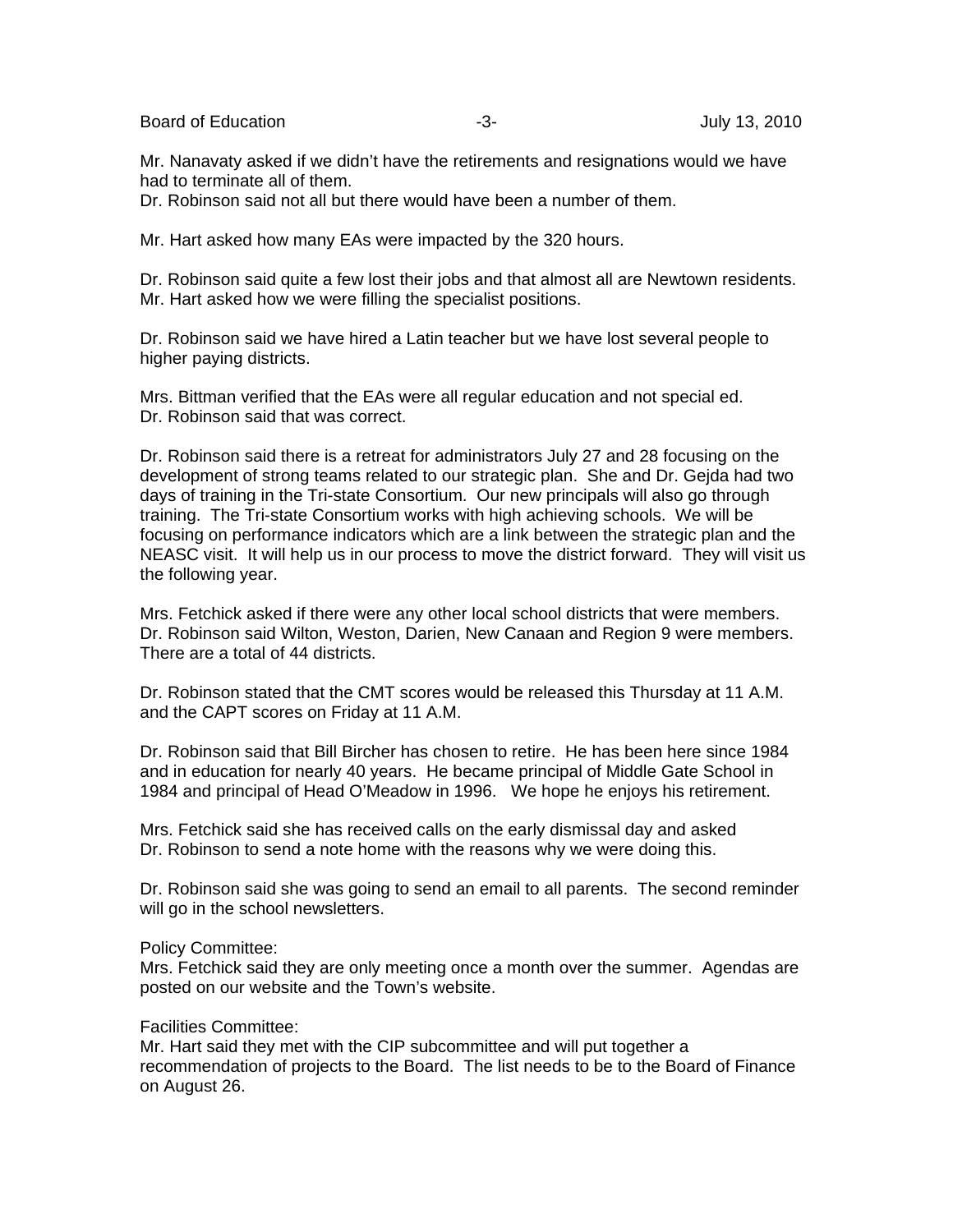Board of Education **-4-** Figure -4- Figure -4- All the Unit of Education of Education and Table 14-

Mrs. Fetchick said the CIP committee met with Mr. Faiella, Dr. Robinson, Mr. Bienkowski and Mr. Edwards of the Public Building and Site Commission. We are two weeks behind schedule at the high school. There is some discrepancy on when the middle school roof will be started. They talked about reordering the HVAC projects to match the 2003 Air Quality report and to line up with the results of the testing earlier this year.

Mr. Hart said they want to unbundle the middle school projects for the time being.

Mrs. Fetchick said we need to have a vote by our Board. Also, Mr. Faiella has some other things to put in the CIP.

Mrs. Bittman asked when they could expect some information.

Mrs. Fetchick said they are meeting July 29 and something will be sent to the Board. Mr. Nanavaty asked if we were moving the middle school HVAC work above Hawley. Mr. Hart said they were not. We are returning to the order recommended originally.

Mr. Nanavaty said he and Mr. Faiella attended the last Public Building and Site Commission meeting. They want to be involved in the beginning of the process. Bob Edwards volunteered to be the liaison between the Commission and the Board of Education.

Mrs. Fetchick stated that Mr. Edwards said they were looking at their process to see how they would better fit in with other groups. She was concerned that it would take longer to start the project and that Mr. Faiella doesn't want to go through another winter with that roof.

### Strategic Plan Update:

Dr. Robinson said at the next Board meeting we will have a summary on each of the five action teams. We need to make some modifications in our CIP action team. We are actively engaged in strategic planning.

### Item 6 – Old Business

High School Expansion Project Update:

Dr. Robinson did a walk through on Thursday and expected to see it further along than it was. We have not taken the leased portables out because we may need them.

Mr. Hart asked if we could have a month-by-month commitment on them. Dr. Robinson said we would.

### Middle School Roof Project:

Dr. Robinson said the ED 049 was filed but we have not heard back yet and are concerned about getting this project done. Mr. Faiella feels it won't be until next summer.

Mrs. Fetchick said we rushed the project through with the promise it would start this summer. She is concerned about going through the winter with this roof.

Dr. Robinson said we thought we were doing what we should do. It is now up to Public Building & Site.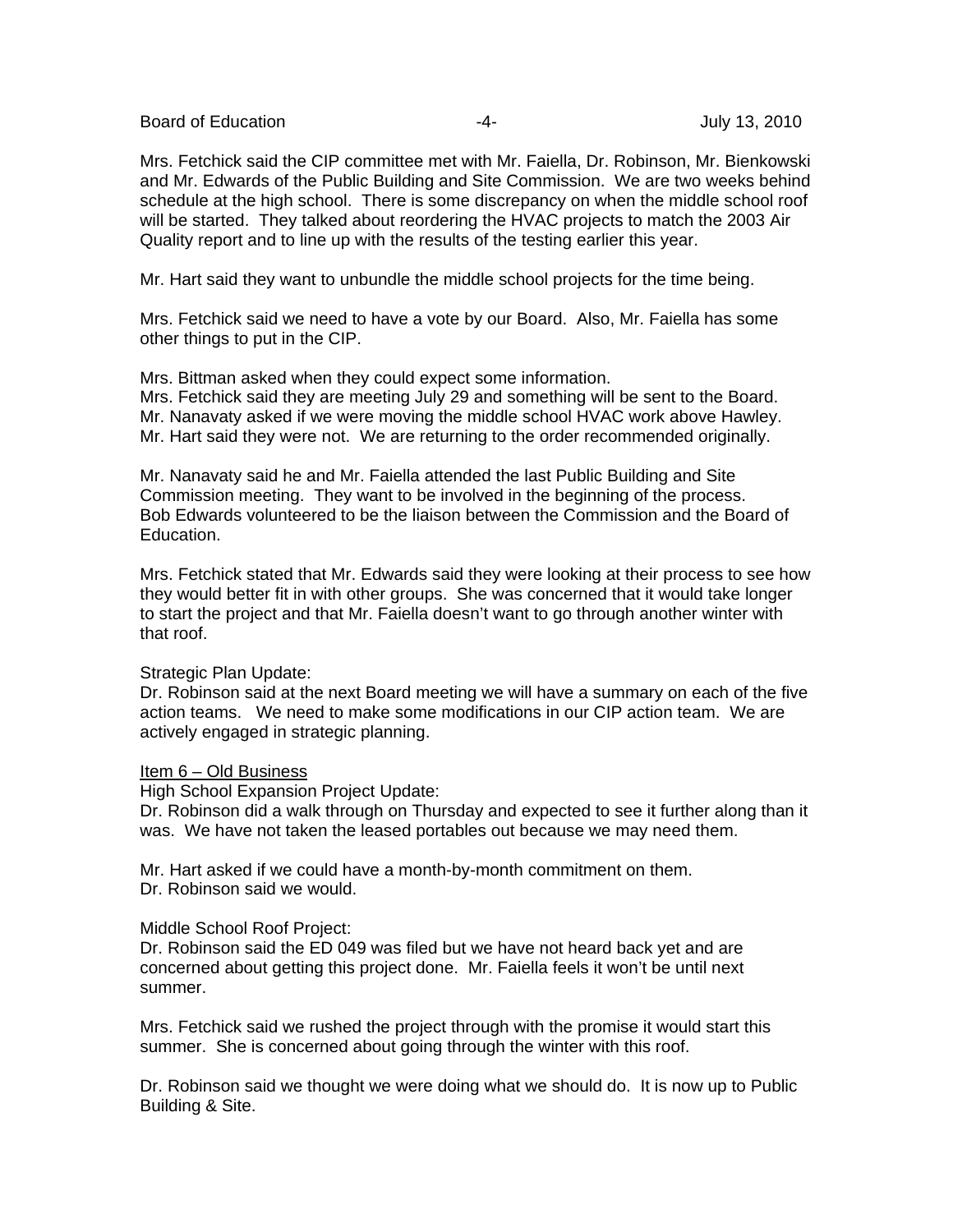Board of Education **-5-** Formulation **-5-** Formulation of Education **-5-** Formulation  $\overline{S}$ 

Mr. Nanavaty said at the Public Building & Site meeting he and Mr. Faiella presented the three architect bids. We haven't gotten through that stage yet. They may now actually rebid the architect specifications to see if we might get a better price. He hopes that Mr. Faiella and Bob Edwards can discuss this and move on one of the architects. He doesn't see this getting started in October or November.

Mr. Hart is also concerned that the work needs to be done. No one is dragging their feet. The process was delayed this year. He would like to get the history and get the dates from the initial planning.

Mrs. Leidlein asked if Public Building & Site discussed changing the specs on the project.

Mr. Nanavaty said the architect has to develop the specs. He got the impression that the chair is not happy that we came to them with three bids from architects and that they were not involved in the beginning. We gave them the bids and we recommended Kaestle Boos which was the lowest. They discussed the possibly going out to bid and putting it in trade magazines also. We told them we were anxious and hoped we could move this along.

Mrs. Leidlein asked if there was any discussion about solar panels. Mr. Nanavaty said Joe Borst commented on that but they were not in the original specs for funding. He is concerned it might cost more. They also discussed having a separate

bid for the panels. Having Bob Edwards will help move the project along.

Mr. Gaines asked the facilities committee, Mr. Nanavaty and Mr. Faiella to meet with Bob Edwards and Bob Mitchell to see where we are. We don't want to spend additional monies repairing the roof this winter.

Mrs. Fetchick asked to talk to Mr. Faiella for a plan B if the roof is not done over the summer.

Dr. Robinson said we would have that discussion. The problem is identifying the location of the leaks.

### Owner/operator Negotiations:

Mr. Nanavaty said that Friday John Voket called him and left an email that he forwarded to the Board and Kathy June. Mr. Nanavaty read the email. He emailed back to call him over the weekend. Mr. Nanavaty read his response to Mr. Voket saying he was willing to discuss this and asked for the source of his information. In his article Mr. Voket left out that Mr. Nanavaty asked him to review the minutes of May 18 on page 5 where Mr. Nanavaty spoke about the letter from their attorney. Our proposal was a \$400,000 savings the first year. The owner/operators proposal was a \$193,000 savings the first year. Apparently Mr. Voket did not review these minutes. Mr. Nanavaty was concerned because he indicated that Mrs. Fetchick told Mr. Voket the Board was told there were \$400,000 in givebacks and we didn't take advantage of that savings. He asked if Mr. Voket misquoted Mrs. Fetchick.

Mrs. Fetchick said the savings of \$400,000 was not untrue.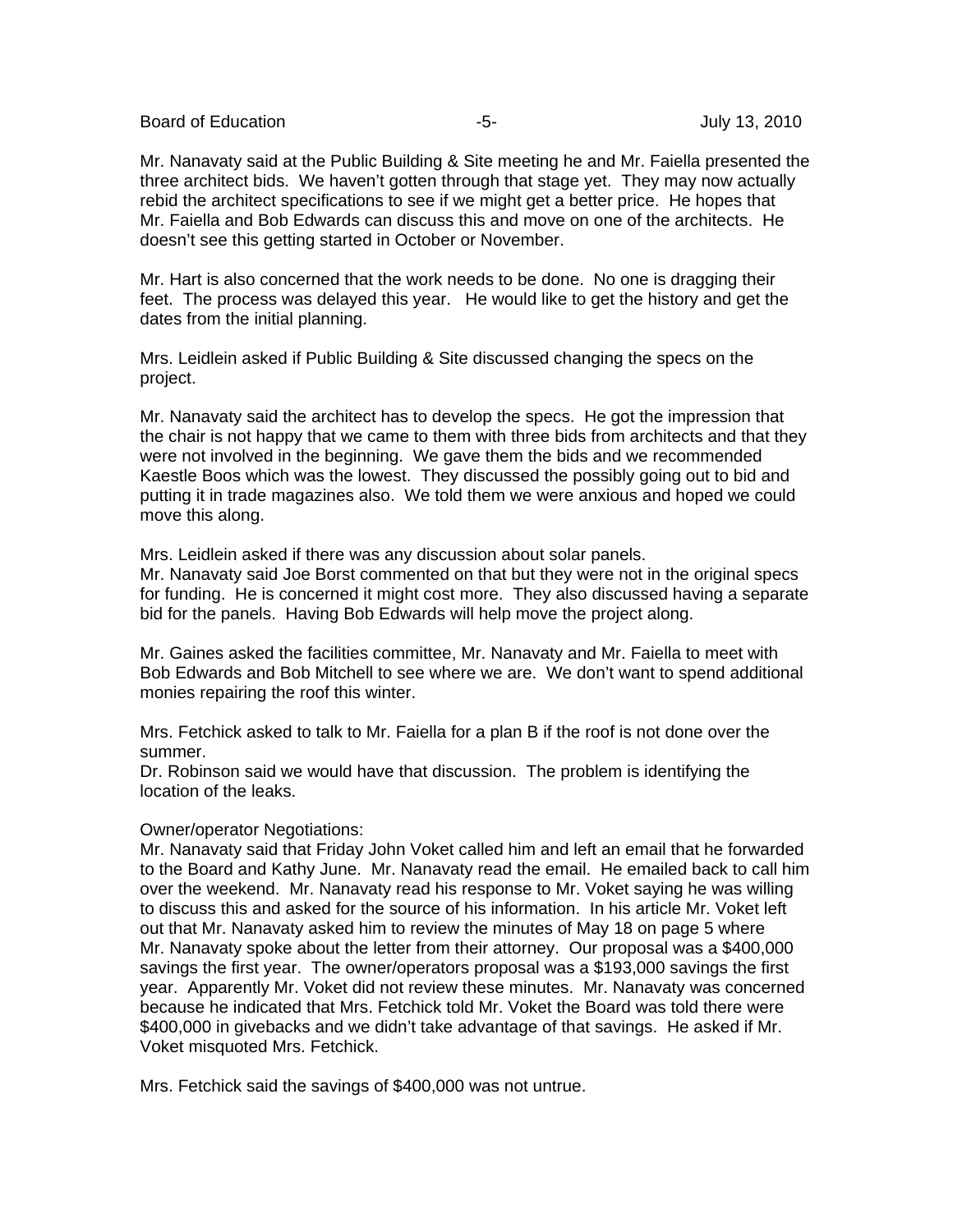Board of Education **-6-** Figure -6- Figure -6- Figure -6- Figure -1.1 and Tuly 13, 2010

Mr. Nanavaty said that amount is based on our proposal, not theirs. We would pay additional monies for the balance of the four years. Mrs. Fetchick was only at the negotiating table once. He and Mr. Arum met with them at each meeting. The owner/operators proposal was never changed. There was never \$400,000 of saving proposed by the owner/operators. He was surprised this statement was in the *Newtown Bee* giving misinformation to the public.

Mrs. Fetchick said that when Mr. Nanavaty explained it to the Board he discounted any savings the next year. He said it would be \$193,000 in year one but didn't take into account the savings in year two. He said there would be none in year two. There was over a \$200,000 savings the second year in their proposal. Leaving \$200,000 on the table was not right. Every dime counts. Her opinion is we should be at the table with them now. Next year it will be just as bad.

Mr. Nanavaty said the problem is there is not \$400,000 in savings. In their proposal the first year there is a savings of \$193,000.

Mr. Hart said to save something over the next two years we would have to lock in well over to the last three years. We are paying \$500,000 a year more than necessary for transportation. To lock in for five years is not good sense. We need to renegotiate the contract and/or go out to bid.

Mrs. Bittman said this is the exact conversation we had when first discussed. You have to look at the whole term of the contract. She was willing to go back to the table but look at a good decision for five years.

Mr. Nanavaty said if they are willing to work with the Board the next two years to achieve savings then they should be willing to take the \$358 per day for the next two years then we would see the savings reported to the *Bee*. Freeze their rates for two years without any three-year extension. He is concerned that we have a Board member sending out misinformation.

Mrs. Fetchick said that she was not sending out misinformation at all and did not agree with his math.

Mr. Gaines said another point being overlooked is that we gave a best and final offer and requested a response by a certain date and they asked for an extension and didn't respond untill several days after that. They stepped away from the table, not the Board of Education. Perhaps we should put out an RFP for busing and proposed doing that. He disagrees with looking at things shortsightedly.

Mrs. Leidlein said the owner/operator response was they were willing to continue discussions.

Mr. Nanavaty said they had a response from the Board with a letter from Ed Arum dated May 14 with the last best offer. By letter from their attorney they rejected all and proposed a new rate for full size buses to save \$193,000 in the first year. If they wish to approach Dr. Robinson with savings for the next two years then she as the authority to take up that offer.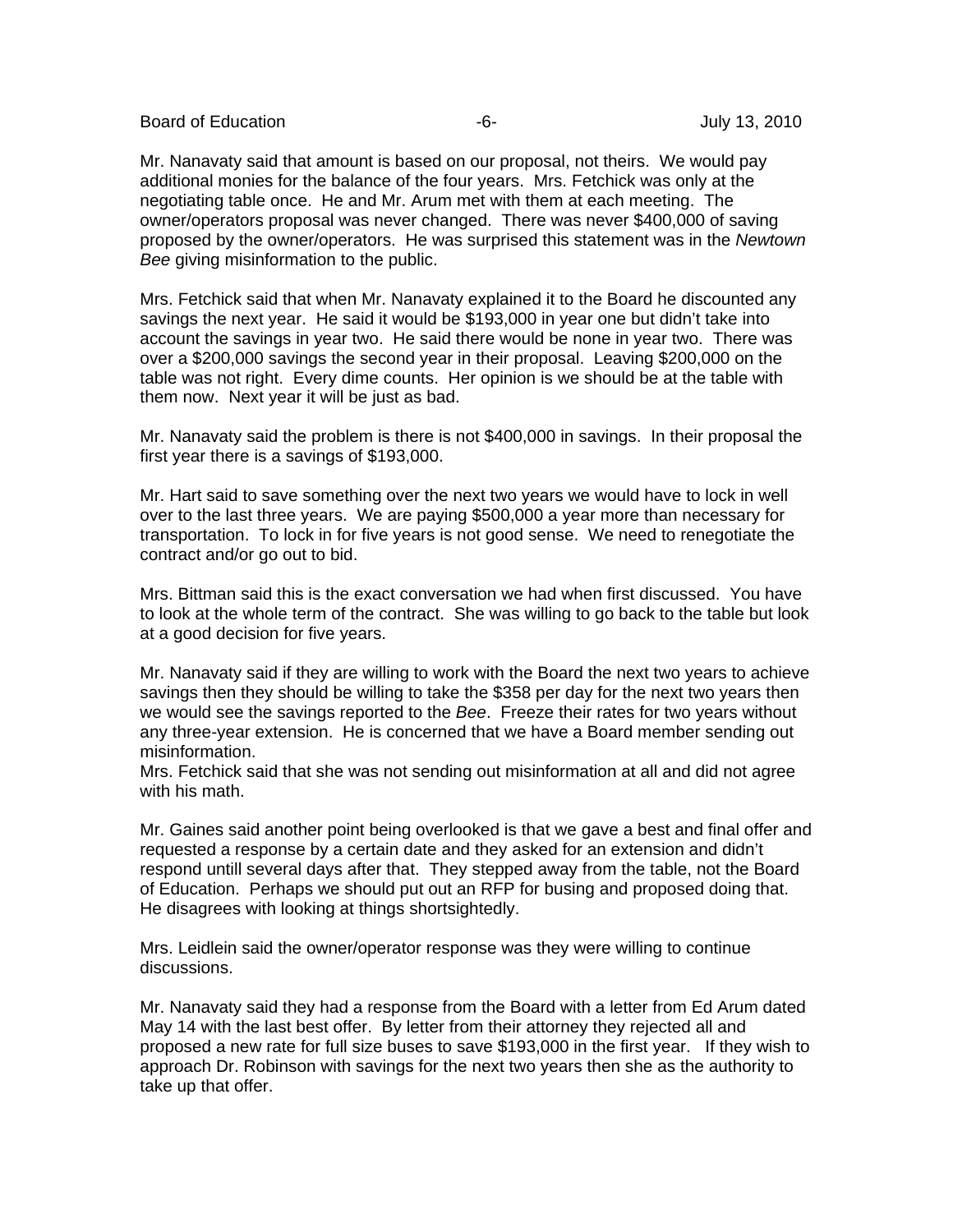Board of Education **-7-** Figure -7- Figure -7-

Mr. Hart said transportation is the second largest expense after salary. He would support that transportation needs to be competitively bid. We have a two-year contract left so then we can go out to bid and take the lowest vendor.

Mrs. Leidlein said she feels we should bid competitively. Regarding some of the conditions she asked if MTM paid for their fuel.

Mrs. Bittman said we pay for their fuel but not their insurance. Mrs. Fetchick said she wasn't given the opportunity for input on the negotiation committee so she didn't attend. She feels the owner/operators were set up to fail. They were badmouthed for an entire year since the MTM contract. That isn't a fair way to negotiate. She said why isn't this any different than going back to the teachers for a slight decrease in their salary.

Mr. Nanavaty said if she had attended other meetings she would have seen that we worked as a team. We worked on a great deal of language and came close to an agreement. They kept comparing themselves to New Milford which is being paid \$287.16 per day in 2010-11. Our owner/operator costs are \$424.20 per day. All we were asking them was to be competitive with MTM to \$348 per day. If they accepted our daily rate we would have come to an agreement. We were willing to add three years to their contract. If they wish to show the Board they are willing to achieve true savings he was sure Dr. Robinson would agree to that. He felt the Board members should support one another.

Mrs. Bittman said Mr. Nanavaty consistently raised the number for the owner/operators each time we met with them. The bus drivers never changed their amount. He completely negotiated in good faith.

Mr. Gaines asked Mr. Bienkowski if he could look at our owner/operator contract to see when we could put out a bid for competitive pricing information.

Mrs. Fetchick suggested re-opening our negotiations with them.

Dr. Robinson said she would have an open door for them.

Mrs. Fetchick suggested that we contact them.

Mr. Nanavaty said it is incumbent upon them to approach Dr. Robinson to help the Board save money.

### Item 7 - New Business

Approval of Textbooks:

Dr. Gejda said there was some urgency to get the curriculum work completed at the high school level. She introduced Paula Greenfield, World Language Department Chair, and Chris Canfield, Science Department Chair and congratulated them on their work.

Mrs. Greenfield spoke about the Italian II textbook and why it was chosen. Mrs. Fetchick asked about the Italian enrollment. Dr. Robinson said for Italian I next year there are 68 students.

Mrs. Fetchick asked if this course selection should be reviewed before we purchased textbooks. We should discuss whether the current selection of courses should be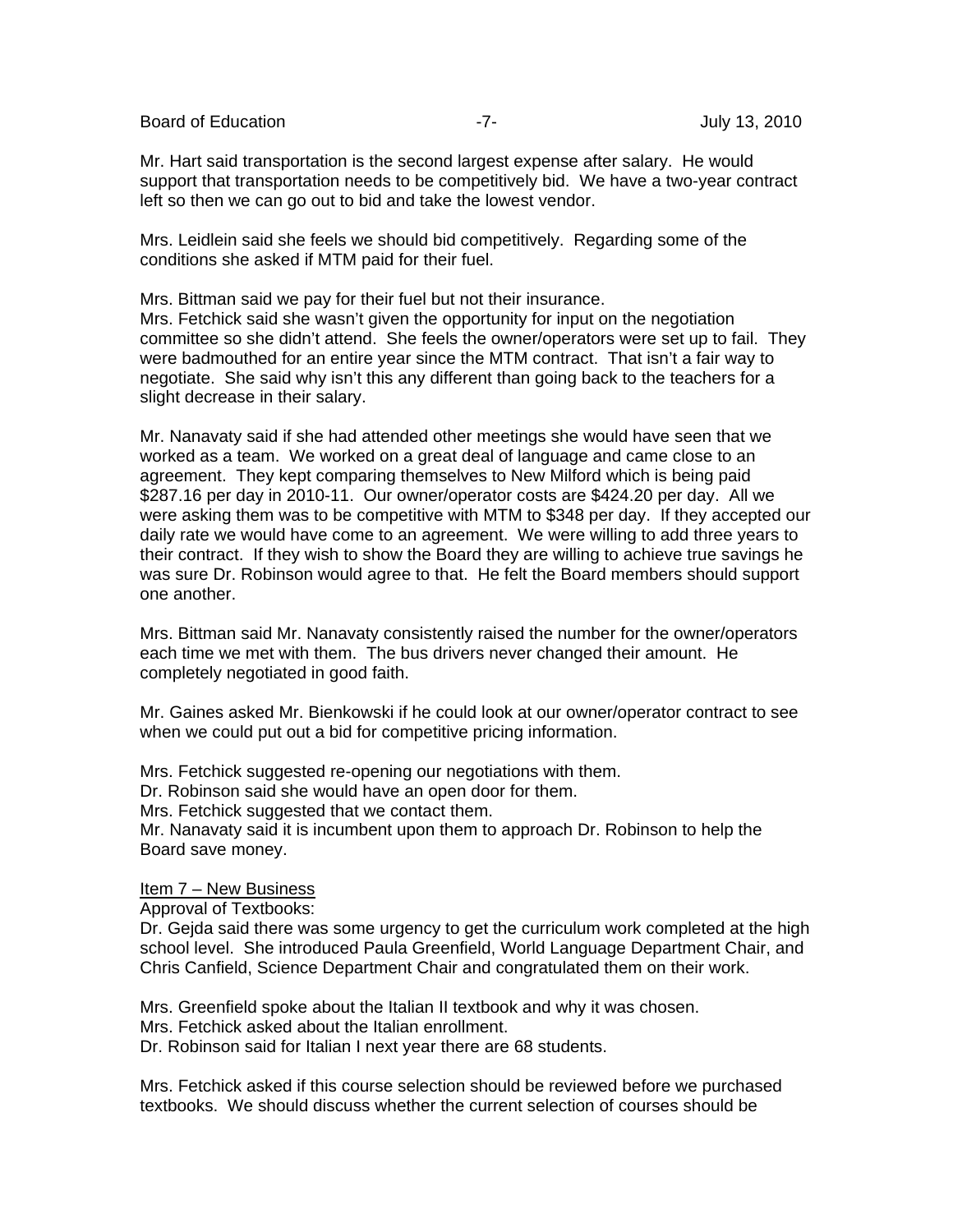Board of Education **-8-** Figure -8- Figure 13, 2010

reviewed. Since that enrollment is much less was it still appropriate to have that course at the high school?

Dr. Robinson said the enrollment for Italian is 133 students. It is still a viable language. Even if we chose to remove a language it would have to be replaced with another.

Mrs. Bittman asked for an additional explanation of why the languages we offer are useful.

Mrs. Fetchick said we should look at other areas also.

Mr. Canfield spoke about the chemistry book and the fact that the teachers were dissatisfied with the current text. Anatomy and physiology has been taught by Tom Kuroski for 10 years and always taught at the honors level. Last year we added a CPA level course and next year we will have two classes in each level because of the number of interested students.

MOTION: Mr. Gaines moved that the Board of Education approve the following textbooks:

- Ecco! due, Level 2 by Michael Sedunary and Nancy Posterino, EMC Publishing, 2009
- Chemistry: Matter and Change by Thandi Buthelezi, et al, Glencoe, 2009
- Hole's Essentials of Anatomy & Physiology by David Shier, Jackie Butler, and Ricki Lewis, Glencoe McGraw-Hill Higher Education, 2009

Mr. Hart seconded. Vote: 7 ayes

### Advertising on School Property:

Dr. Robinson said she received an email from Gregg Simon regarding someone who is interested in paying for signage on the new playing field. They want to put up signs and sell spots on the fence to local businesses. There is no Board policy on it. We received sample policies from CABE. Some districts allow this and some don't. She is asking for opinions from the Board.

Mr. Nanavaty said he wants to know the benefit to the school system. Little League sells signs on their fields.

Dr. Robinson quoted Mr. Simon who said the teams would be responsible for selling. 50% would go back to the sport and 50% to the athletic department.

Mr. Nanavaty thought we had a sign given to us.

Mr. Bienkowski said the scoreboards were donated by Pepsi.

Dr. Robinson said we could postpone the decision until the policy is determined.

All of the Board members were in favor of having a policy on this subject.

Mrs. Bittman wanted fairness among the groups. Mrs. Fetchick also wants to look at the aesthetics. Dr. Robinson said she will send the sample policies to the committee.

Discussion Regarding Combining School and Town Services:

Dr. Robinson said she was surprised to see this topic on the Board of Finance agenda. She attended that meeting but did not have an opportunity to speak regarding the resolution as she was not consulted. She received an email from Jeff Capeci regarding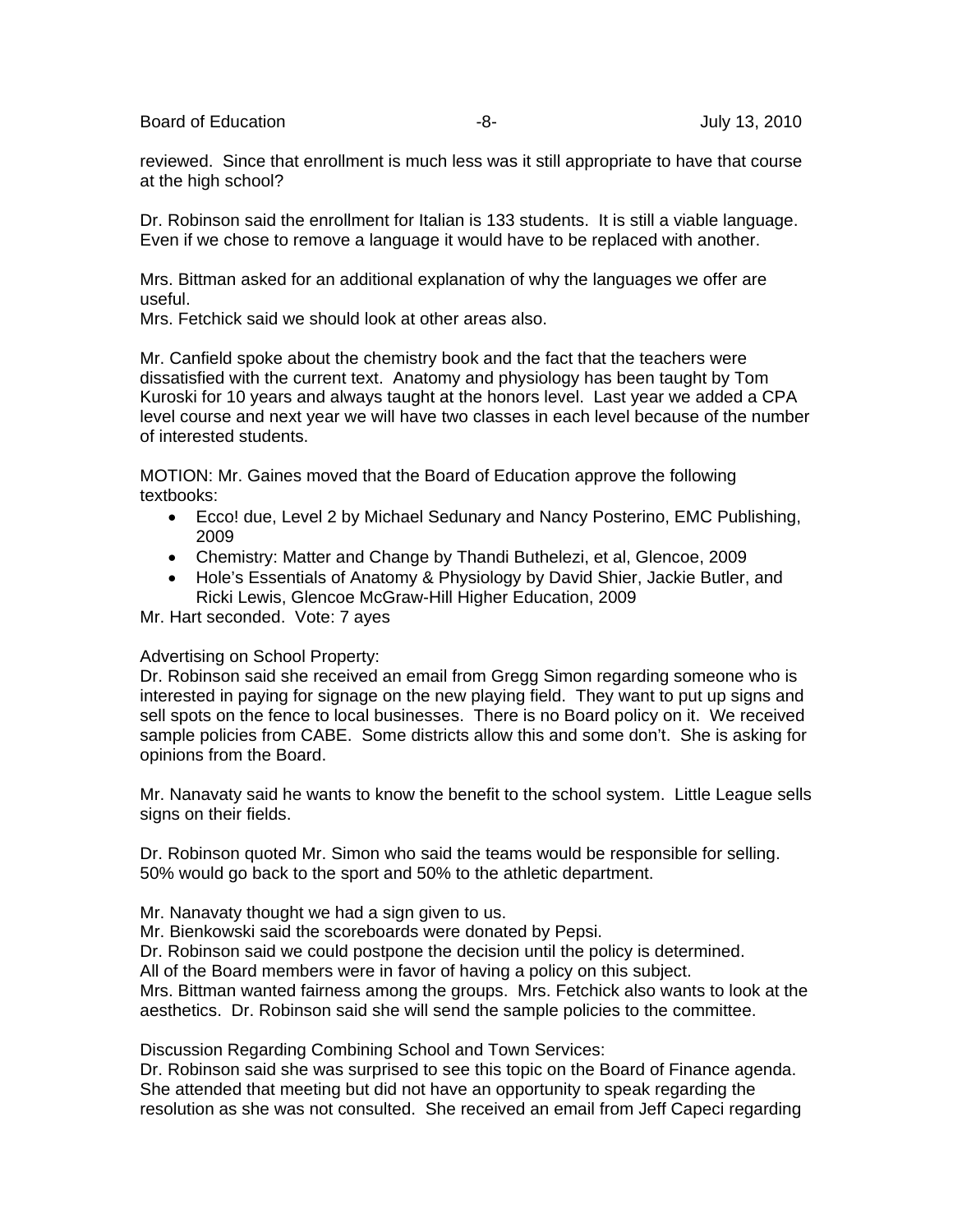Board of Education **-9-** Figure -9- Figure 13, 2010

the Legislative Council meeting. She has scheduled a meeting with Pat Llodra and Bob Tait to discuss this. Regarding financial software, Phoenix costs \$14,000 per year. We have automated our use of the software. When HR enters information it goes right into payroll and benefits. Our monthly financial reports come right out of Phoenix. Mr. Bienkowski's department has been moving forward getting as automated as possible. We have also trained a number of people especially since we lost an important individual. What problem are we trying to fix and where would the savings be by combining with the Town? She is concerned because no one has come to see what we have done.

Mr. Bienkowski said the projections are not done in the financial system. The accounting keeps track of the actual expenditures but cannot provide projections.

Mr. Hart asked what the numbers were of the total business office staff.

Dr. Robinson said under Mr. Bienkowski we have two in payroll, one in accounts payable, one accountant and the secretary. It is lean.

Mr. Nanavaty said he thought this meant combining services between Mr. Faiella and Mr. Hurley. He agrees with Dr. Robinson and wants to know what is broke and what the actual savings would be. It might cost more in retraining and software.

Dr. Robinson said the Legislative Council study acknowledged that there is a good informal collaboration between Mr. Faiella's and Mr. Hurley's departments.

Mrs. Leidlein said it would be good to look at combining financial services and gather information to see if we could see a savings. She asked if Mr. Tait had access to the Phoenix software system.

Mr. Bienkowski said he spoke to Mr. Tait yesterday and he asked to look at it. His concern was to be able to carry over capital funds from one year to the next. Munis system rolls that over automatically. Phoenix could write a program to do that. It's a long process to get the data into the system and train the people. It would be a shame to abandon the system that has been working for us.

Mr. Hart asked if the potential savings was the cost of licensing the software. Phoenix also generates a lot of the state reports. We should always look to save money. State law makes it clear that only the school board can manage school funds so we are obligated to manage that properly. He is not for anything to abrogate our responsibility to manage our funds.

Mrs. Fetchick said that we as a town should be looking to optimize processes wherever possible. If there is no savings there is no point in changing. We should be open to research the problem.

Mrs. Bittman asked what the problem was. She is concerned about jumping into a situation. If there are issues that are minor that we can fix through communication then what problem are we trying to solve.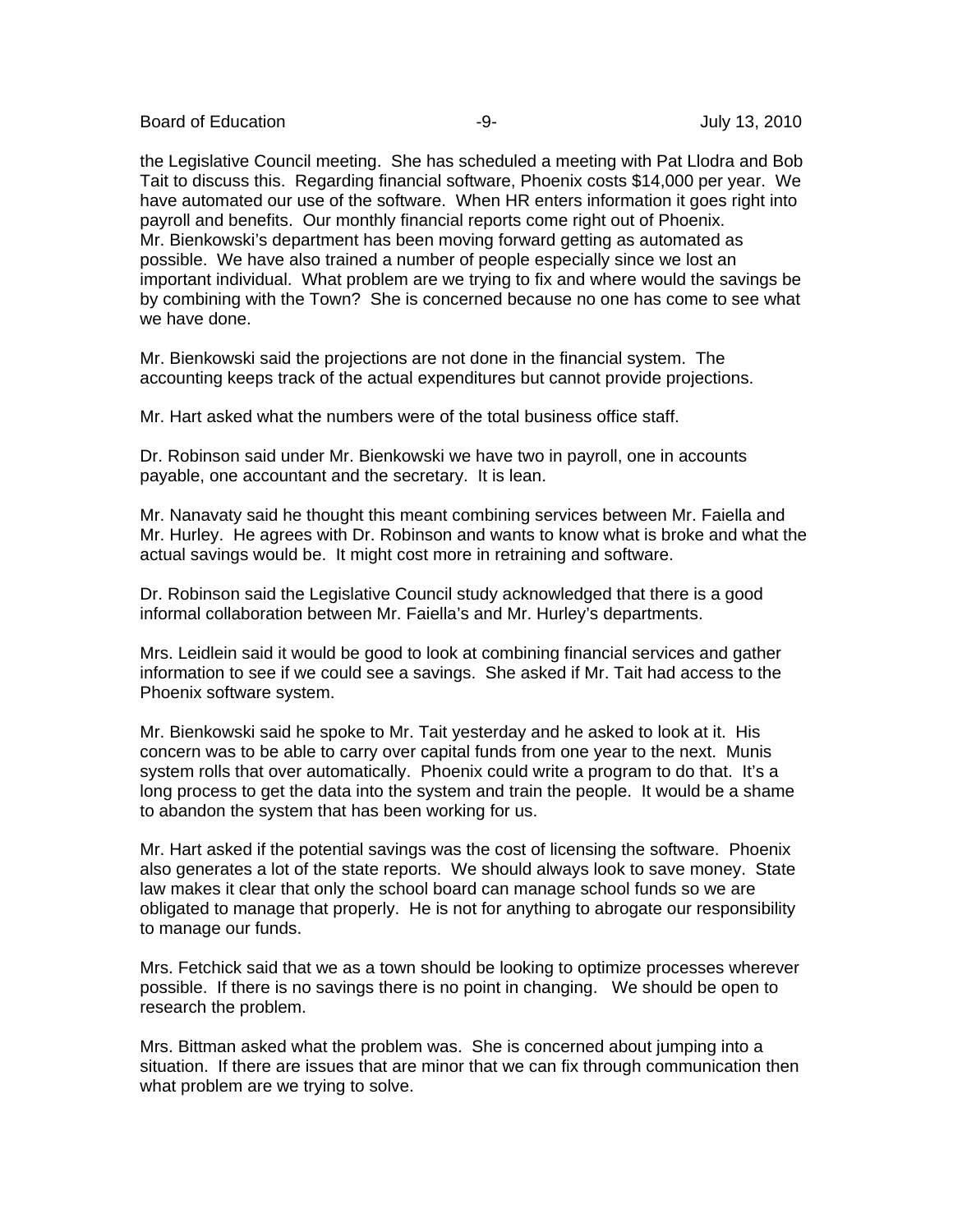Board of Education **-10-** Figure 10- All the state of Education of Education and the state of the state of the state of the state of the state of the state of the state of the state of the state of the state of the state o

MOTION: Mrs. Leidlein moved that the Board of Education, Superintendent of Schools, and the Director of Business help to facilitate the study of the school and Town financial services and look at combining them, and that the Director of Business of the Town have access to the Phoenix System and what it has to offer. Mrs. Fetchick seconded.

Mr. Gaines said in the resolution by the Legislative Council they recommend a study or combination. Mary Ann Jacobs said there will be substantial savings for the Board of Education. Why would that statement be made when she has not been in discussions with the Board of Education? If they wish to study the Phoenix system he doesn't see why they shouldn't benefit from what we have learned.

Mrs. Leidlein said her motion is looking for savings and is worth looking at. We found savings in health insurance and using Town employees for some of our repairs. She wants to have a study.

Mr. Gaines said we have an extremely lean staff supporting the budget of over \$60M. He would support a study if he knew what they were going to study.

Mr. Nanavaty said her motion is premature but well intended. Mrs. Leidlein said it isn't premature if other boards have discussed this.

Mr. Nanavaty said we don't know what they discussed and if there would be any savings. It hasn't been made clear to me why this discussion began. We need to see the result of the discussion of the Superintendent and Director of Business.

Mrs. Leidlein doesn't think we are addressing a problem. The idea of doing a study to make things easier on both sides may give us a cost savings.

Mrs. Fetchick said we combined health insurance and saw a savings. We need to see if there is a better process.

Mrs. Bittman said we need to pass this to our professionals and let them talk to the Town. We have one entity that collects revenue and one that does not. We cannot decide this tonight. The motion should direct our staff to look at how the two systems work together.

Mrs. Leidlein said all she wants is to be part of the discussion. Mrs. Bittman said we should look at economies of scale, not combining.

Mr. Gaines said that given we have spent considerable time and conversations between Mr. Tait and Mr. Bienkowski and that Dr. Robinson contacted Mrs. Llodra and there is not a clear defined resolution from the Legislative Council, he wanted to table Mrs. Leidlein's motion until Dr. Robinson reported back to the Board.

MOTION: Mr. Gaines moved to table the motion. Mr. Nanavaty seconded. Mr. Hart said the ad hoc committee of the Legislative Council looked at this. By combining health insurance we saved money. This is a game going on. People are already working together. This is not about saving money. There is some other agenda.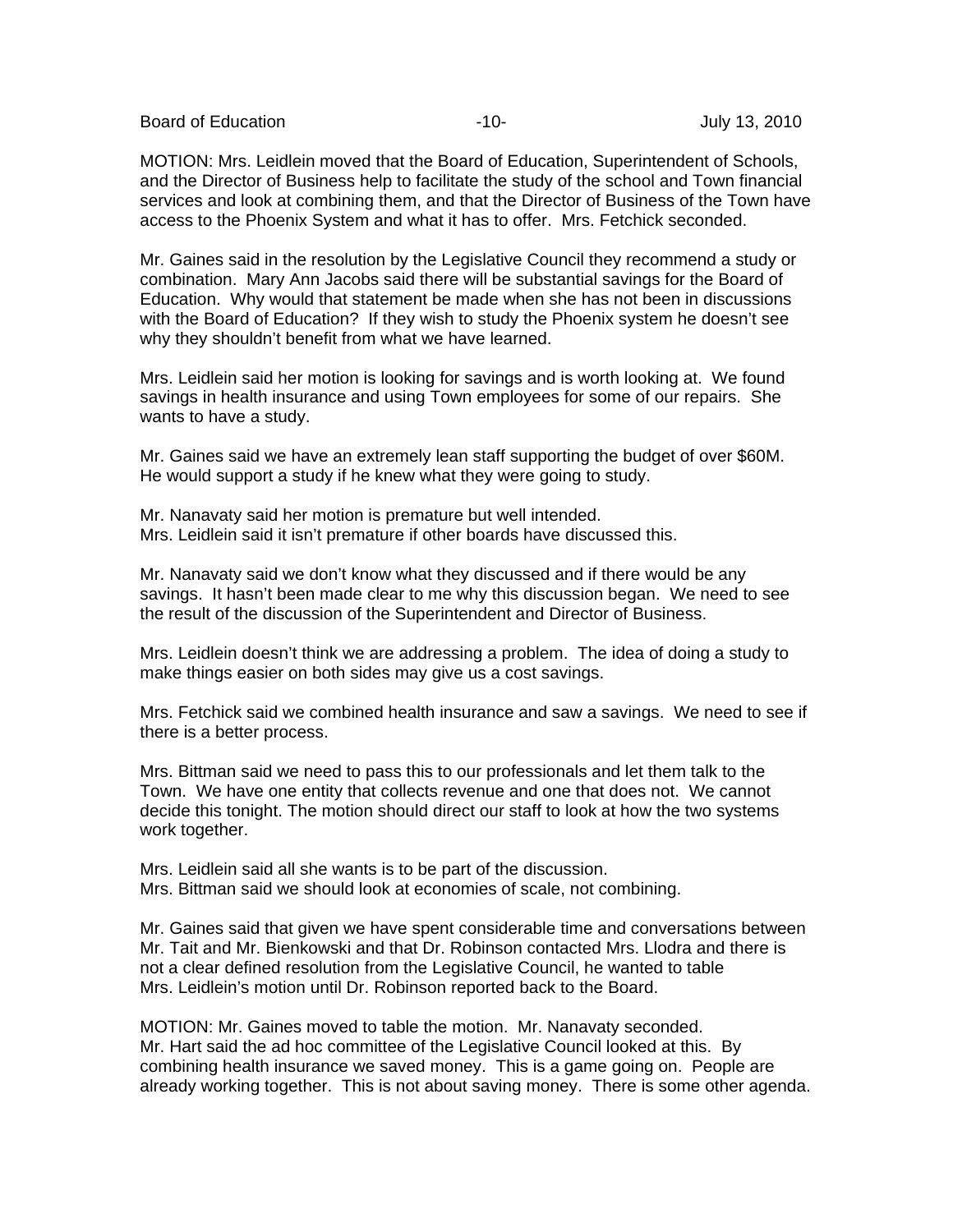Vote: Mr. Lagana – yes Mr. Hart – yes Mr. Gaines – yes Mr. Nanavaty – yes Mrs. Leidlein – nay Mrs. Fetchick – nay Mrs. Bittman – yes The motion to table the motion passed.

Dr. Robinson said she brought up self insurance long ago with Mrs. Llodra. She is meeting with her next week. The meeting is to discuss this concept and the needs of the Town and the district. If Mr. Tait wants to access our software that's an easy fix.

Mr. Bienkowski said the access to Phoenix would be to read only.

Mrs. Fetchick asked that, for the record, is Dr. Robinson saying that she and Mr. Bienkowski will work with Mrs. Llodra and Mr. Tait on efficiencies of operation?

Dr. Robinson said the meeting is next Thursday.

#### Item 8 – Public Participation

Carla Kron, 4 Clapboard Ridge Road, said everyone over-reacted to the last conversation. She was at the Board of Finance meeting two weeks ago and last night. She feels there should be a Board of Education member at each Board of Finance meeting to answer questions. Dr. Robinson and Mrs. Bittman should be there. Something always comes up. She also recommends the Board of Education bring more into their discussions on how we can run more efficiently. Benchmarks should be used.

Mrs. Bittman said we do benchmarks and accessing Phoenix was to look for efficiencies in our system.

Mr. Nanavaty said that's what we pay our Superintendent and Assistant Superintendent for. Other districts look to us for our utility savings and Mr. Bienkowski has been at the forefront in saving money. Maybe in the Superintendent's Report we should make people aware of that. After the teachers negotiations he felt we didn't need a different insurance broker. Newtown tried self insurance before and initially saw savings. There has been cooperation between the Town and the Board.

Mrs. Kron said communication is the key and suggested filing a monthly report with the Board of Finance.

Mr. Gaines said Mrs. Bittman assigned liaisons with the various boards and commissions. No one is here from the Legislative Council or Board of Finance and doesn't know if they have a liaison assigned to us.

MOTION: Mr. Gaines moved to go into executive session inviting Dr. Robinson for the purpose of the evaluation of the Superintendent, the discussion of the Superintendent, Assistant Superintendent and Director of Business contracts, and the discussion of nonunion salaries. Mr. Hart seconded. Vote: 7 ayes